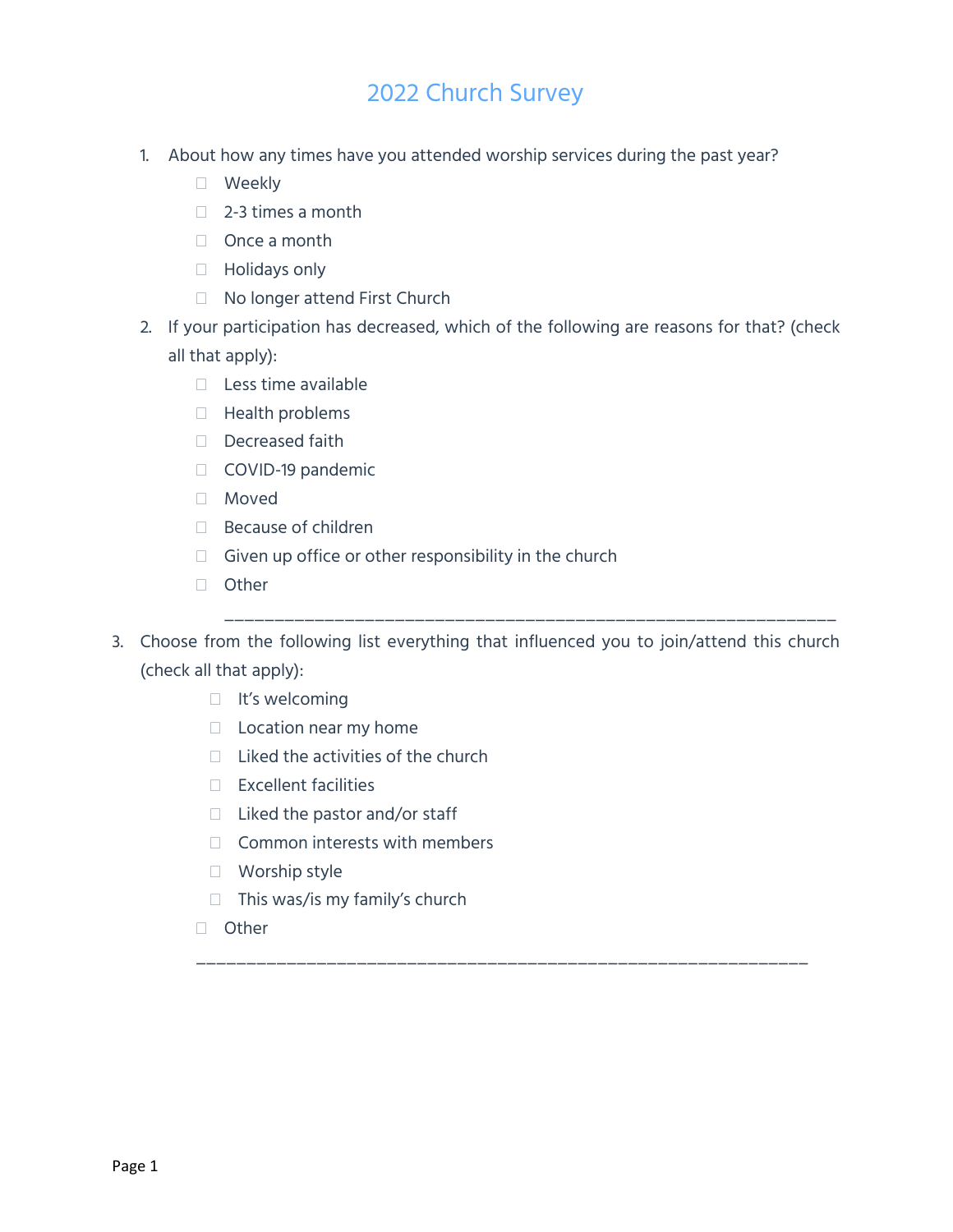- 4. Why do you attend church (check all that apply)?
	- □ To become closer to God
	- $\Box$  So my children will have a moral foundation
	- $\Box$  To become a better person
	- $\Box$  For comfort in times of trouble or sorrow
	- $\Box$  I find the sermons valuable
	- $\Box$  To be part of a faith community
	- $\Box$  To continue my family's religious traditions
	- $\Box$  I feel it's an obligation
	- $\Box$  To meet new people or socialize
	- $\Box$  To please my family, spouse, or partner
	- □ Other
- 5. How well do you feel you understand the mission of our church?
	- $\Box$  I fully understand the mission
	- □ Not quite sure
	- $\Box$  Not at all
	- Comments
- 6. Select which attributes exist in the Church's Minister (check all that apply)
	- □ Effective preacher/speaker
	- Compassionate and caring
	- $\Box$  Builds a sense of fellowship among the people with whom she works
	- $\Box$  Encourages people to relate their faith to their daily lives
	- $\Box$  Helps people develop their spiritual life
	- $\Box$  Ministers effectively to people in crisis situations
	- $\Box$  Makes pastoral calls on people in hospitals and nursing homes and those confined to their homes

\_\_\_\_\_\_\_\_\_\_\_\_\_\_\_\_\_\_\_\_\_\_\_\_\_\_\_\_\_\_\_\_\_\_\_\_\_\_\_\_\_\_\_\_\_\_\_\_\_\_\_\_\_\_\_\_\_\_\_\_\_

\_\_\_\_\_\_\_\_\_\_\_\_\_\_\_\_\_\_\_\_\_\_\_\_\_\_\_\_\_\_\_\_\_\_\_\_\_\_\_\_\_\_\_\_\_\_\_\_\_\_\_\_\_\_\_\_\_\_\_\_\_

\_\_\_\_\_\_\_\_\_\_\_\_\_\_\_\_\_\_\_\_\_\_\_\_\_\_\_\_\_\_\_\_\_\_\_\_\_\_\_\_\_\_\_\_\_\_\_\_\_\_\_\_\_\_\_\_\_\_\_\_\_

- $\Box$  Has a strong commitment to the educational ministry of the church
- $\Box$  Works regularly at bringing new members into the church
- $\Box$  Is a person of faith
- Comments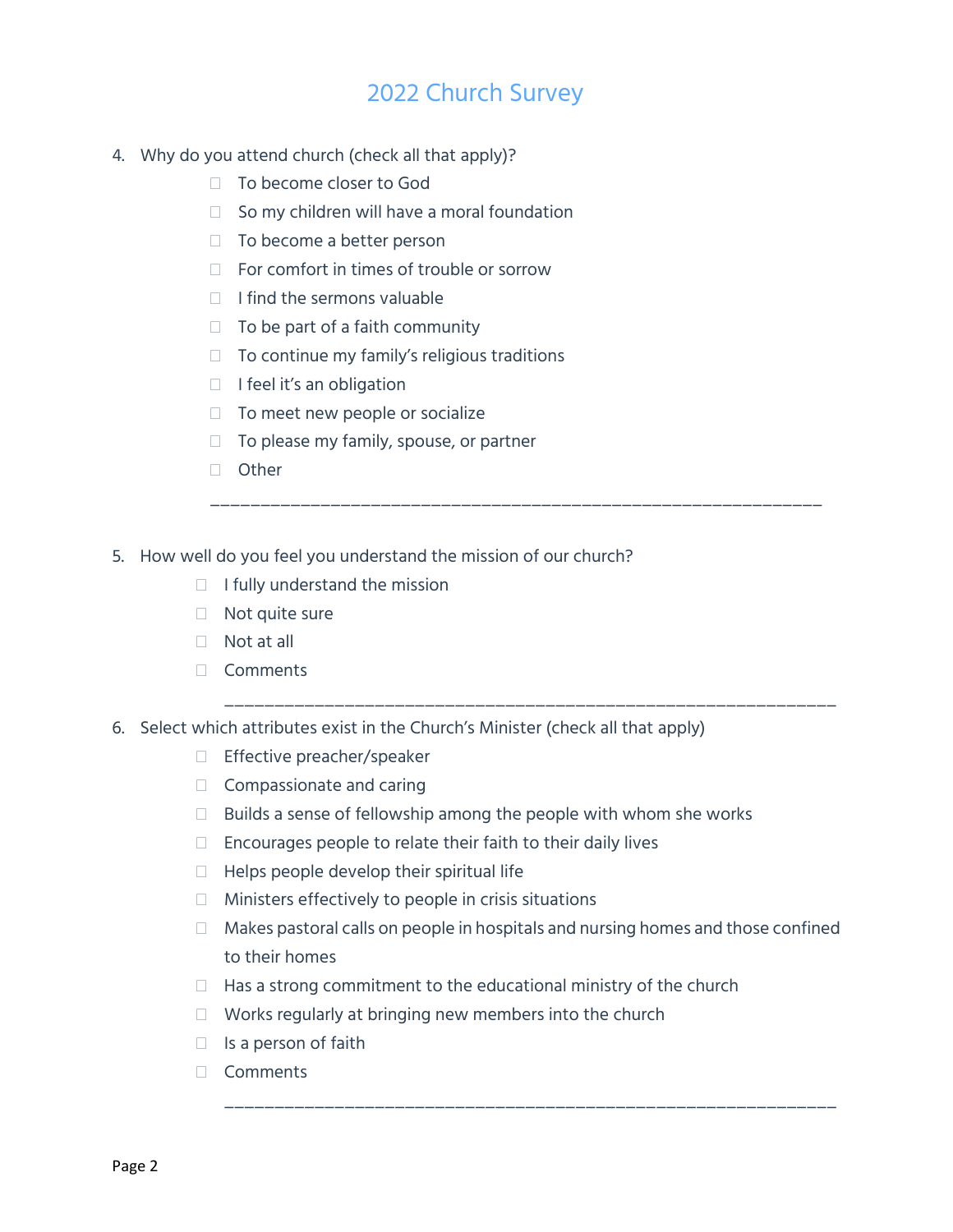\_\_\_\_\_\_\_\_\_\_\_\_\_\_\_\_\_\_\_\_\_\_\_\_\_\_\_\_\_\_\_\_\_\_\_\_\_\_\_\_\_\_\_\_\_\_\_\_\_\_\_\_\_\_\_\_\_\_\_\_\_

\_\_\_\_\_\_\_\_\_\_\_\_\_\_\_\_\_\_\_\_\_\_\_\_\_\_\_\_\_\_\_\_\_\_\_\_\_\_\_\_\_\_\_\_\_\_\_\_\_\_\_\_\_\_\_\_\_\_\_\_\_

\_\_\_\_\_\_\_\_\_\_\_\_\_\_\_\_\_\_\_\_\_\_\_\_\_\_\_\_\_\_\_\_\_\_\_\_\_\_\_\_\_\_\_\_\_\_\_\_\_\_\_\_\_\_\_\_\_\_\_\_\_

\_\_\_\_\_\_\_\_\_\_\_\_\_\_\_\_\_\_\_\_\_\_\_\_\_\_\_\_\_\_\_\_\_\_\_\_\_\_\_\_\_\_\_\_\_\_\_\_\_\_\_\_\_\_\_\_\_\_\_\_\_

- 7. Do you leave services feeling spiritually fulfilled?
	- Always
	- Sometimes
	- Rarely
	- Never
	- Comments

8. Do you feel the sermons are relevant to your life?

- Always
- Sometimes
- Rarely
- Never
- Comments

9. Are you usually in agreement with the ideology being preached?

- Always
- Sometimes
- Rarely
- □ Never
- Comments

10. Do you feel the church is sensitive to the major needs of congregants?

- Agree
- Somewhat agree
- Neutral
- Somewhat disagree
- □ Strongly disagree
- Don't know
- Comments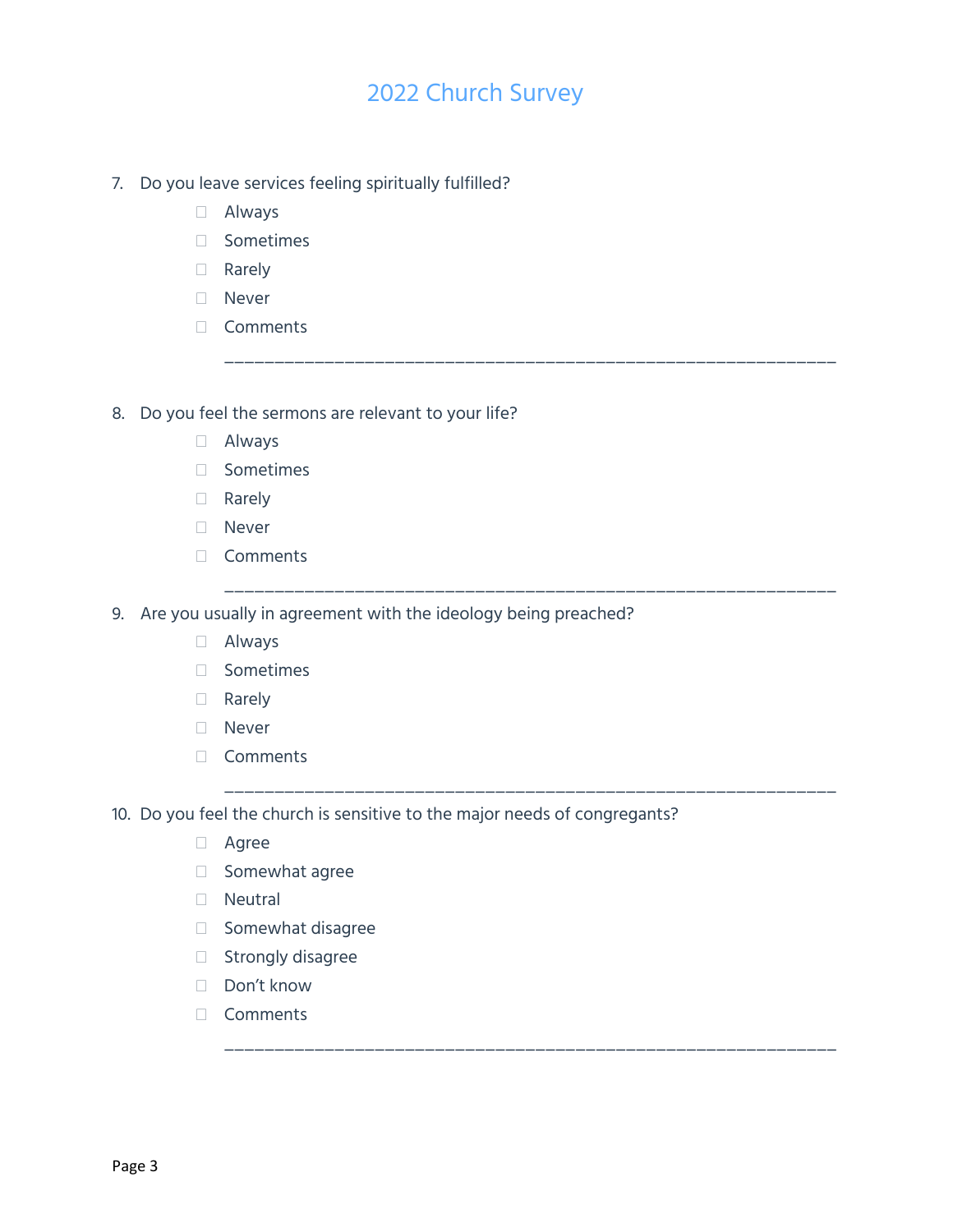\_\_\_\_\_\_\_\_\_\_\_\_\_\_\_\_\_\_\_\_\_\_\_\_\_\_\_\_\_\_\_\_\_\_\_\_\_\_\_\_\_\_\_\_\_\_\_\_\_\_\_\_\_\_\_\_\_\_\_\_\_

\_\_\_\_\_\_\_\_\_\_\_\_\_\_\_\_\_\_\_\_\_\_\_\_\_\_\_\_\_\_\_\_\_\_\_\_\_\_\_\_\_\_\_\_\_\_\_\_\_\_\_\_\_\_\_\_\_\_\_\_\_

\_\_\_\_\_\_\_\_\_\_\_\_\_\_\_\_\_\_\_\_\_\_\_\_\_\_\_\_\_\_\_\_\_\_\_\_\_\_\_\_\_\_\_\_\_\_\_\_\_\_\_\_\_\_\_\_\_\_\_\_\_

\_\_\_\_\_\_\_\_\_\_\_\_\_\_\_\_\_\_\_\_\_\_\_\_\_\_\_\_\_\_\_\_\_\_\_\_\_\_\_\_\_\_\_\_\_\_\_\_\_\_\_\_\_\_\_\_\_\_\_\_\_

- 11. Does the worship music at our church resonate with you?
	- Always
	- Sometimes
	- Rarely
	- Never
	- Comments
- 12. Do you enjoy the online worship services?
	- Always
	- Sometimes
	- Rarely
	- Never
	- □ Don't know
	- Comments

13. The Church has a strong Christian Education program that serves both the youth and adults

- Agree
- Somewhat agree
- Neutral
- Somewhat disagree
- □ Strongly disagree
- □ Don't know
- Comments

14. Do you feel our church spends money prudently and in a way that aligns with its mission?

- Agree
- Somewhat agree
- Neutral
- Somewhat disagree
- $\Box$  Strongly disagree
- Don't know
- Comments